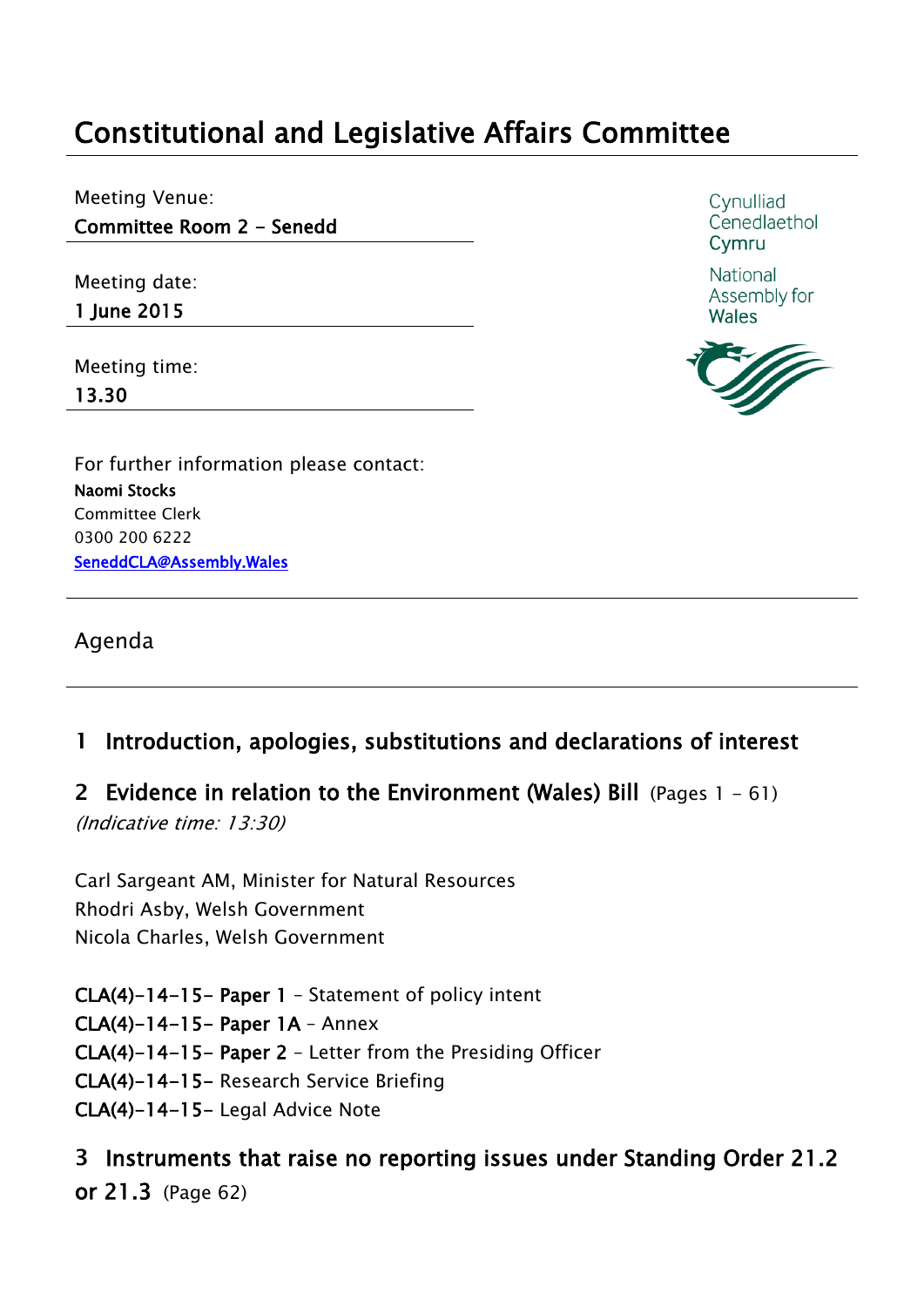## **CLA(4)-14-15 – Paper 3 –** Statutory Instruments with clear reports

#### Negative Resolution Instruments

## **CLA534 - The National Curriculum (Moderation of Assessment Arrangements for the Second and Third Key Stages) (Wales) Order 2015**

Negative procedure; Date made: 6 May 2015; Date laid: 11 May 2015; Coming into force date: 1 September 2015.

# **4 Instruments that raise issues to be reported to the Assembly under Standing Order 21.2 or 21.3**

Negative Resolution Instruments

**CLA533 - The Care and Support (Assessment) (Wales) Regulations 2015** (Pages 63 - 127)

Negative procedure; Date made: 6 May 2015; Date laid: 8 May 2015; Coming into force date: 6 April 2016.

**CLA(4)-14-15- Paper 4** – Report

**CLA(4)-14-15- Paper 5** – Regulations

**CLA(4)-14-15- Paper 6** – Explanatory Memorandum

Super Affirmative Resolution Instruments

**CLA532 - The Care and Support (Eligibility) (Wales) Regulations 2015** (Pages 128 - 215)

Super Affirmative procedure; Date made: Not stated; Date laid: Not stated; Coming into force date: 6 April 2016.

**CLA(4)-14-15- Paper 7–** Report **CLA(4)-14-15- Paper 8 –** Regulations **CLA(4)-14-15- Paper 9–** Draft Regulations, Consultation Version **CLA(4)-14-15- Paper 10 –** Amendments to draft Regulations **CLA(4)-14-15- Paper 11 –** Explanatory Memorandum **CLA(4)-14-15- Paper 12 –** Letter from the Chair of the Health and Social Care Committee

**5 Papers to note** (Pages 216 - 219)